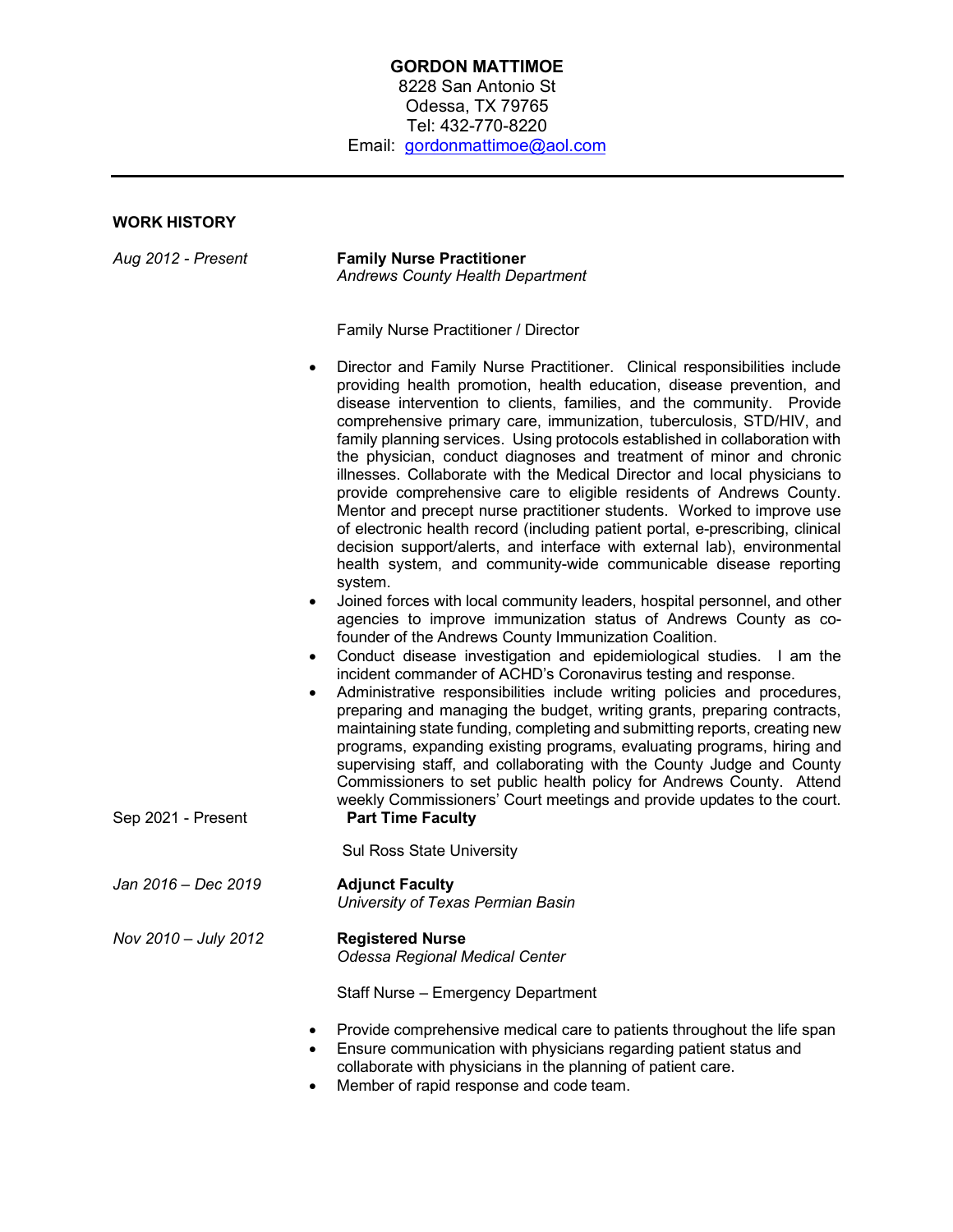| June 2007 - Nov 2010 | <b>Director of Nursing</b><br><b>Crane County Hospital District</b>                                                                                                                                                               |
|----------------------|-----------------------------------------------------------------------------------------------------------------------------------------------------------------------------------------------------------------------------------|
|                      | Managed the Nursing Team                                                                                                                                                                                                          |
|                      | Responsible for Nursing Policy and Procedure<br>$\bullet$<br>Managed the budget for the Department of Nursing<br>Managed 16 FTEs<br>Lead the Nursing team to successful accreditation with HFAP                                   |
| Mar 2005 - Mar 2007  | <b>Director of Emergency Services</b><br><b>Medical Center Hospital</b>                                                                                                                                                           |
|                      | Nurse Manager of the Emergency Department                                                                                                                                                                                         |
|                      | Managed 68 FTEs<br>Accountable for the department's budget<br>Updated and established nursing policy and procedure<br>Member of multiple hospital committees                                                                      |
| 2002                 | <b>Registered Nurse</b><br>University Medical Center, Las Vegas NV                                                                                                                                                                |
|                      | Staff Nurse - Trauma Resuscitation                                                                                                                                                                                                |
|                      | Provide comprehensive nursing care to patients throughout the life span<br>٠<br>Ensure communication with physicians regarding patient status,<br>collaborate with the physician on plan of care<br>Served as relief charge nurse |
| 2000 - 2002          | <b>Registered Nurse</b><br>University Medical Center, Las Vegas NV                                                                                                                                                                |
|                      | Staff Nurse / Relief Charge Nurse Trauma ICU                                                                                                                                                                                      |
| 1997 – 2000          | <b>Licensed Vocational Nurse</b><br>University Medical Center, Las Vegas NV                                                                                                                                                       |
|                      | <b>Staff Nurse</b>                                                                                                                                                                                                                |
|                      | Provide comprehensive nursing care to patients throughout life span<br>Collaborated with physicians in the planning of patient care                                                                                               |
| 1989 - 1997          | <b>LVN / Medical Specialist</b><br><b>United State Army</b>                                                                                                                                                                       |
|                      | Multiple assignments in the US Army as a Medic and LVN<br>$\bullet$<br>Deployed to Operation Desert Shield, Desert Storm, and Provide<br>Comfort                                                                                  |
| <b>EDUCATION</b>     |                                                                                                                                                                                                                                   |
| May 2014 - May 2016  | <b>Texas Tech University Health Science Center</b><br>Lubbock                                                                                                                                                                     |